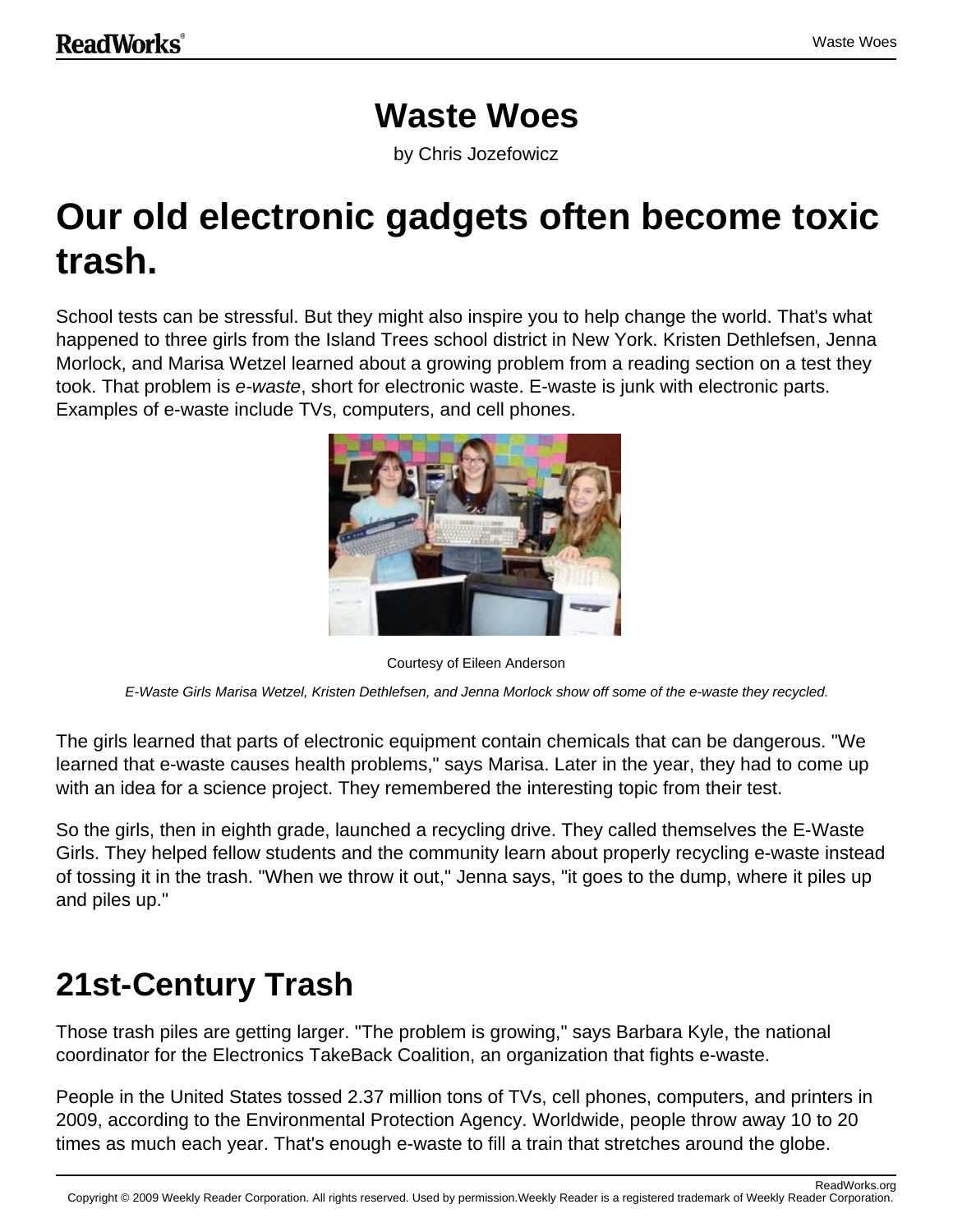#### **ReadWorks**<sup>®</sup>

The E-Waste Girls saw a lot of that kind of junk in their drive. The most common items collected were phones, followed by computers, MP3 players and radios, and a lot of chargers and cables. They put recycling boxes in their school principal's office and watched the boxes fill up. "By the end it got to be too much," says Jenna. "We had to move the boxes to some supply closets."

The E-Waste Girls worked with their town's recycling service. The service took the e-waste to a special recycling center. "At the recycling center, they break it down," Jenna says. The recyclers separate the plastic, metal, glass, and other parts to reuse. "Then they take out the dangerous chemicals and dispose of them properly," Jenna says, "so they don't escape into the air or the ground or the water."

#### **Passing the Problem**

But most electronics in the United States are not recycled. Some items end up in landfills close to our homes. Many more items are shipped to other countries-sometimes illegally-and left in huge e -waste dumps in Asia, Africa, and Latin America.

Dangerous chemicals are the biggest problem related to e-waste, says professor Valerie Thomas. She studies recycling at the Georgia Institute of Technology in Atlanta. Chemicals in e-waste can leak into the ground, water, or air if people are not careful. Those chemicals can pollute if they go into a landfill or an incinerator, a facility that burns trash, Thomas says. But they can also be dangerous if the item is recycled.

The E-Waste Girls were surprised to learn what some of the chemicals in e-waste could do. "They can harm the environment and people," says Marisa. "The chemicals can cause a lot of health problems, like kidney damage, liver damage, and nervous system damage."

So why would other countries take dangerous waste? For money, mainly. It's often cheaper to ship junk overseas than to take care of it properly in the United States. Poor people living in countries such as China or Ghana break apart the old electronics and sell the parts. They may earn only a few dollars a day. Children often work beside adults in these e-waste scrap yards. In most cases, the law does not protect those workers from harm.

#### **Buyers Beware**

People in countries that create millions of tons of waste-such as the United States-can prevent e -waste pollution from spreading.

The E-Waste Girls say the first challenge is helping people learn what e-waste is. "We asked our friends, and nobody had heard anything about it," says Jenna. Many of their teachers didn't know either. So Kristen, Jenna, and Marisa taught everyone, including the teachers. "They said that now that they know what e-waste is," says Marisa, "they're going to start recycling it properly."

One big way people can help reduce e-waste is by buying smartly. For instance: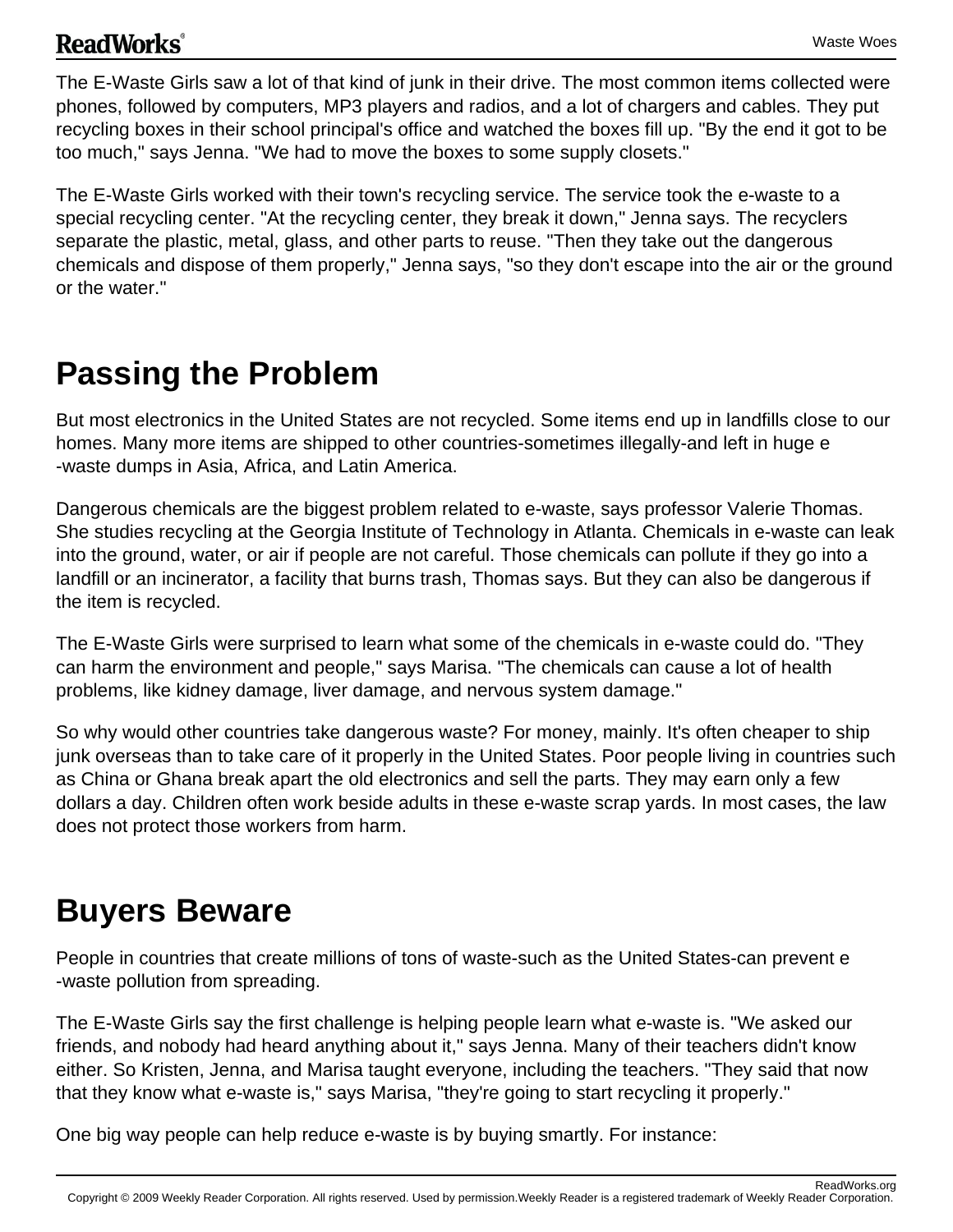- **· Consider electronics made with fewer toxic chemicals.**
- **· Choose products that will last several years.**
- **· Don't replace electronic items until you really need to.**

Thomas says people should ask themselves, "Can I upgrade my old one instead of getting a new one?" She also says people should ask themselves, "How long will this product last?"

Something else that everyone can do to fight e-waste is to recycle old stuff. The E-Waste Girls say their recycling drive collected 269 items, weighing in at more than 2,000 pounds. That's 1 ton! The girls' project also helped them become finalists in the Siemens We Can Change the World Challenge, a national student competition.

The E-Waste Girls see a future in which projects like theirs will not be needed. Marisa hopes recycling e-waste will soon be as easy as taking out the trash. "In our town, garbage men take away the garbage and recycling," she says. They pick up paper, plastic, and glass to be recycled, but not electronics. "It would be cool," Marisa says, "if they could take away the e-waste to be recycled too."

## **Green Machines**



Newscom

This sculpture in London is made out of the amount of waste one person might throw out during his or her lifetime. It includes computers, washing machines, and vacuum cleaners. It weighs 3 tons.

E-waste would disappear if companies made sure all electronics were recyclable and weren't made of toxic components. Right now, that is impossible. But researchers such as Valerie Thomas are dreaming of that day. Thomas is a professor at the Georgia Institute of Technology. She explores ways to make it easier for people to recycle all kinds of products. Even computers might one day be as safe for the environment and as easy to recycle as a cardboard box, she says.

Some computer companies have already pledged to remove toxic chemicals from their products. Environmental groups and the people who buy these products can also help by asking companies for safer products that can be recycled. Thomas predicts more people will recycle electronics when all they have to do is put them out with the rest of their recycling in a pickup bin.